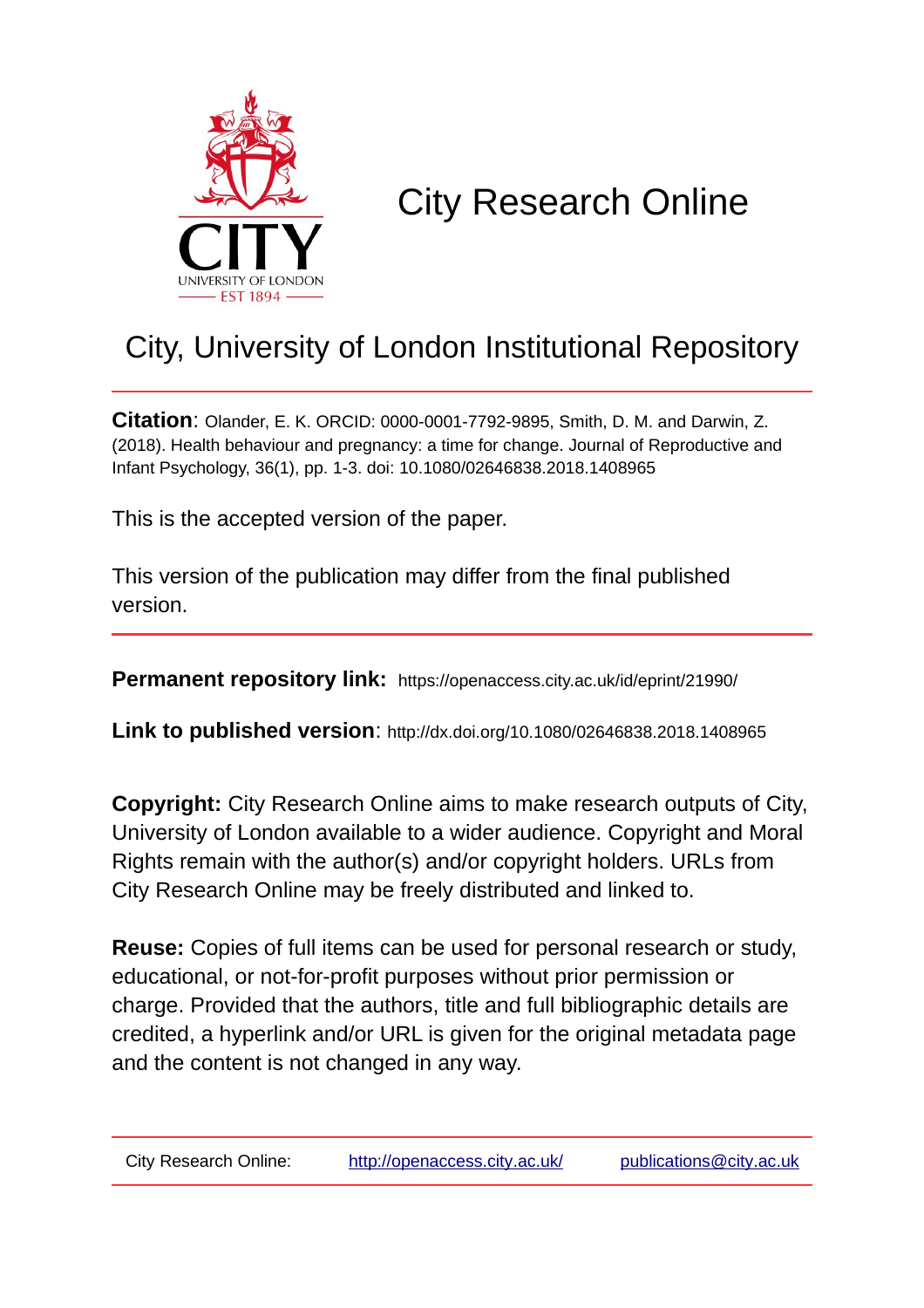Olander, E. K., Smith, D. M., & Darwin, Z. (2018). Health behaviour and pregnancy: a time for change. *Journal of Reproductive and Infant Psychology, 36*(1), 1-3. doi:10.1080/02646838.2018.1408965

Pregnancy has repeatedly been described as a time when women may be particularly receptive to changing their health behaviour. However, rarely acknowledged is the volume of behavioural expectations placed on women before, during and after pregnancy, or the potential complexity of behaviour change. Healthcare guidelines tends to simplify health behaviour, with recommendations focusing on health education (sometimes referred to as lifestyle advice) that is characterised by messages that health professionals need to convey to women. Implicit assumptions underlying this approach include i) that pregnant women will be motivated by risk-related information to change their health behaviour and that this motivation is enough for health behaviour change, ii) that multiple health behaviours can be addressed simultaneously, iii) that changes will lead to improved outcomes, despite little being known about the timing of influence and relative importance of behaviours.

Healthcare guidelines contain a range of health behaviours relevant to pregnancy; some are universal recommendations for all pregnant women regarding routine care (e.g. UK's NICE guidelines CG62 Antenatal care for uncomplicated pregnancies) and others targeted to women with pre-existing health behaviours associated with poor pregnancy outcomes (e.g. NICE guidelines PH26 Smoking: stopping in pregnancy and after childbirth) or medical/health conditions that are pre-existing or develop in pregnancy (e.g. NICE guidelines CG63 Diabetes in pregnancy: Management of diabetes and its complications from preconception to the postnatal period). Mapping of the UK guideline for routine care (CG62) shows the numerous health behaviours women are expected to *initiate*, *maintain* or *modify* before, during or after pregnancy. These behaviours include supplementation (e.g. folic acid, various vitamins), diet and healthy eating (e.g. fibre intake, hydration), physical activity, alcohol consumption, smoking, other substance use, medication, screening tests,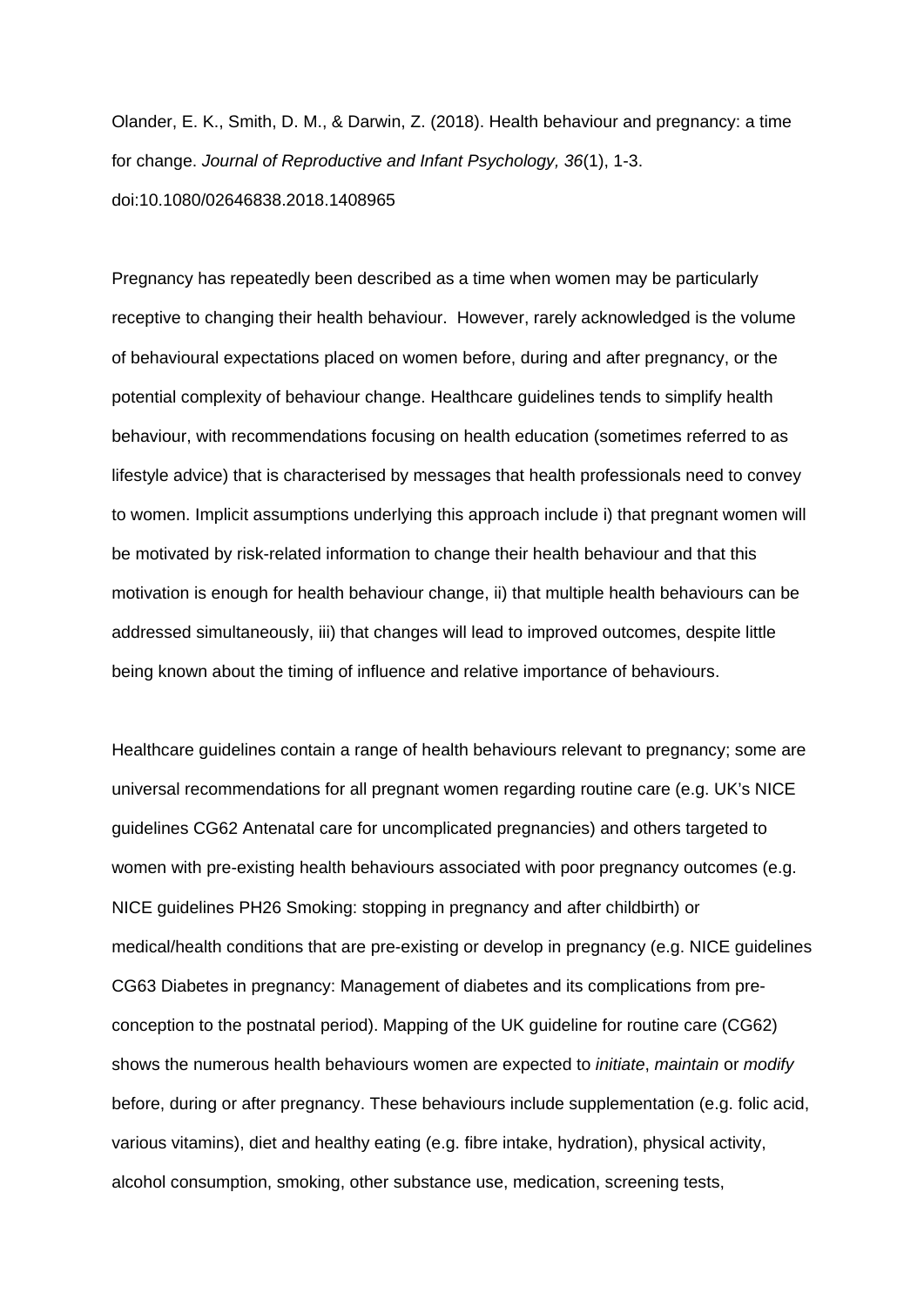preparation for birth/pain management, self-surveillance (e.g. monitoring symptoms of preeclampsia, depression, recognition of active labour) and infant feeding. There are several notable differences about these health behaviours; the timing of these behaviours vary and – linked to this - some (e.g. taking folic acid) can be considered new perinatal/pregnancyspecific health behaviours requiring *initiation*, whereas others (e.g. eating) reflect behaviours that need to be *maintained*. Other behaviours, such as smoking, will need to be *stopped*. It is conceivable that to achieve behaviour change, we need to better understand these behaviours and the support required by women.

The determinants of health behaviour change as a result of pregnancy can be understood using psychological theory. For example, promoting the developing maternal-fetal relationship [\(a woman's thoughts, feelings, attitudes and behaviours towards the unborn](#page-5-0)  [baby; Van den Bergh & Simons, 2009\)](#page-5-0) may facilitate behaviour change, yet this would be expected to develop later in pregnancy reflecting salient moments including ultrasound scans and fetal movements. In addition, other variables, such as the causes and symptoms of stress may be responsible for the apparent association between health behaviours and the maternal-fetal relationship [\(Darwin & Walsh, 2017\)](#page-5-1). Much of antenatal health promotion assumes increased motivation for behaviour change, without considering women's capability and opportunity to engage in these behaviours [\(Olander, Darwin, Atkinson, Smith, &](#page-5-2)  [Gardner, 2016\)](#page-5-2) as suggested by the Capability-Opportunity-Motivation Behaviour (COM-B) framework [\(Michie, van Stralen, & West, 2011\)](#page-5-3). For example, physiological side-effects of pregnancy such as nausea or backache will influence women's perceived physical capability for health behaviour change such as dietary intake and physical activity and need to be considered. These physiological symptoms will change throughout pregnancy and may differ from one pregnancy to the next, suggesting that timing of antenatal health behaviour change is important.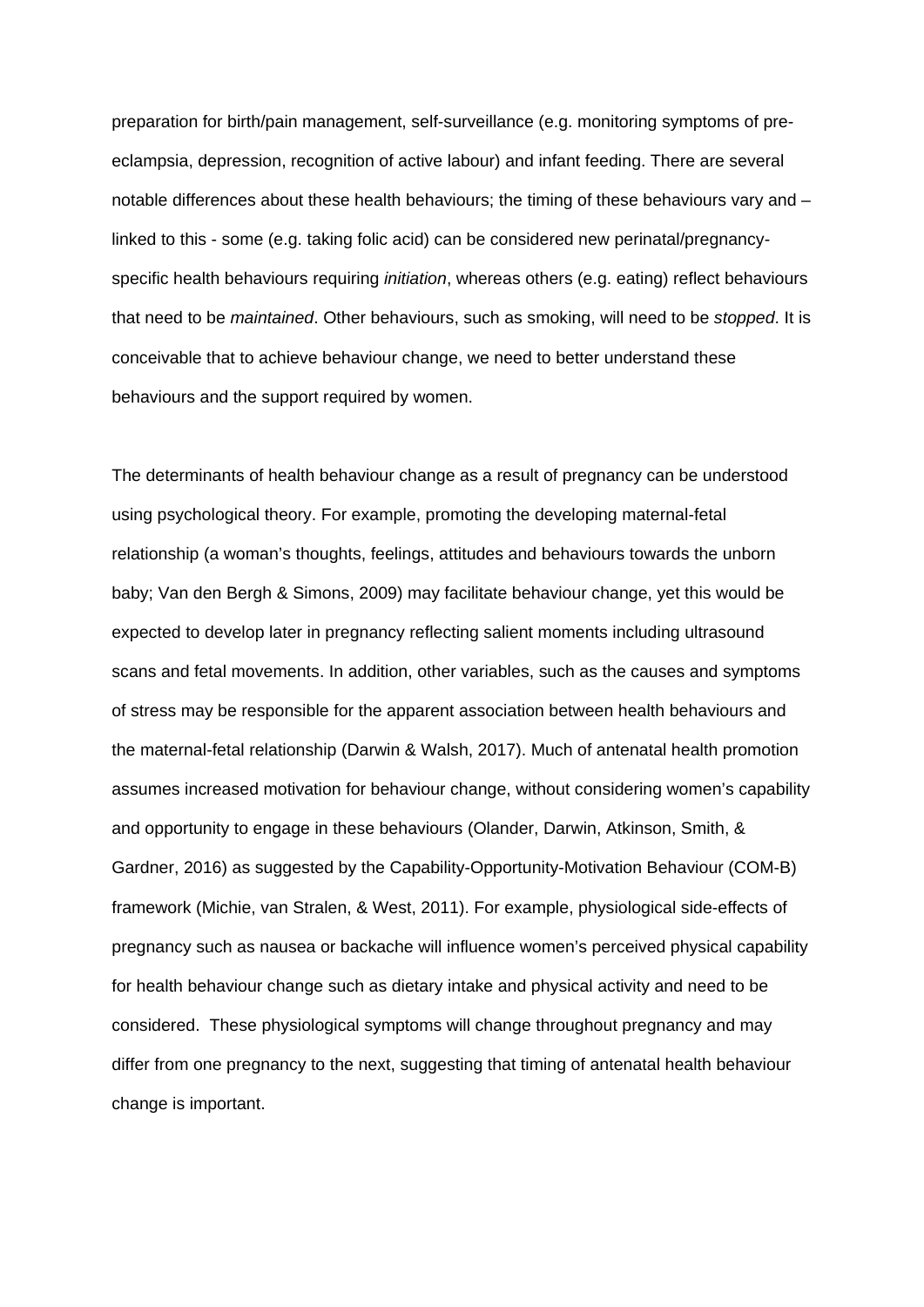It is also important to recognise that some health behaviours may change as a result of pregnancy and without intervention from health professionals. For example, a UK survey of 1490 women found that self-reported smoking decreased from 27% before pregnancy to 15% at 11 weeks gestation [\(Crozier et al., 2009\)](#page-5-4). More research is needed to examine the factors influencing why some women change their health behaviours whilst others do not. Initial findings from a recent review suggest that sociodemographic variables such as education may play a role in spontaneous dietary change (Hillier & Olander, 2017) but further work is warranted and needs to consider the behaviour's impact on maternal, fetal and pregnancy outcomes. Furthermore, it may be that some health behaviours are seen by women as more important or easier to change, potentially linked to the social expectations; and what is acceptable to women may differ to policy recommendations. An example of this is maternal smoking where in contrast to policy that advises abruptly quitting smoking, women may view cutting down as an aid to quitting, or indeed an alternative that is a positive health behaviour change and itself offers a harm reduction approach [\(Graham, Flemming,](#page-5-5)  [Fox, Heirs, & Sowden, 2014\)](#page-5-5).

The number and nature of health behaviours women may need to *initiate*, *maintain* or *modify* during pregnancy need to be considered when developing and evaluating services targeting pregnant women. Communication and support is expected to focus on the first antenatal appointment without consideration of competing priorities or psychological theory [\(such as](#page-5-6)  [Health Belief Model or Social Cognitive Theory, see Ayers & Olander, 2013\)](#page-5-6). In the UK and elsewhere, the first antenatal appointment is often with midwives. Midwives often report a lack of confidence and training in addressing public health issues and supporting health behaviour change, compounded by limited time in which to address these topics with women [\(Sanders, Hunter, & Warren, 2016\)](#page-5-7). For some health behaviours, midwives can signpost or refer women to existing services (e.g. smoking cessation) whereas others fall to guidance largely from the midwife (e.g. physical activity), with little interdisciplinary support. Availability of services also varies regionally, depending on prevalence rates and local commissioning.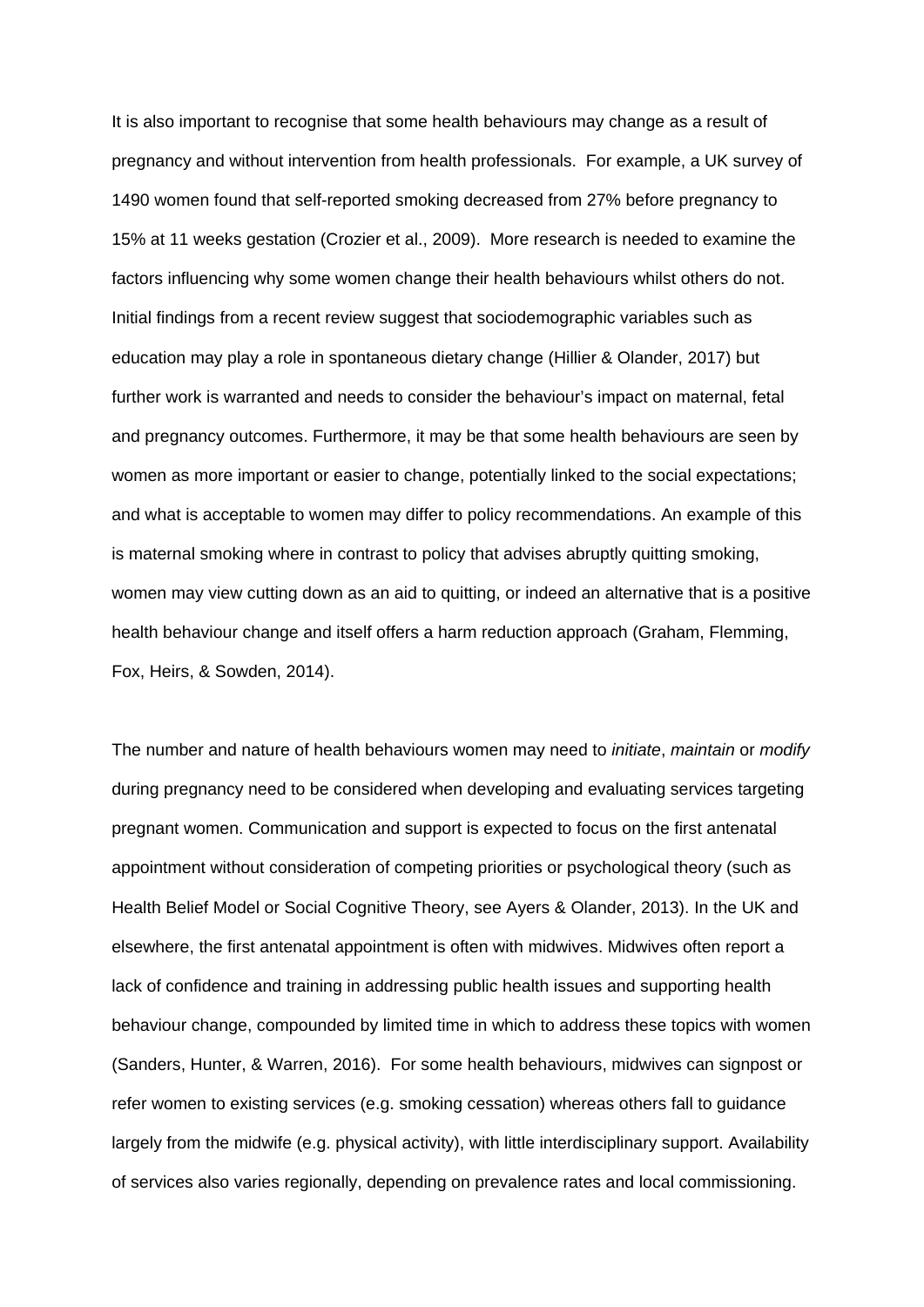Thus, the role of the midwife changes depending on the health behaviour concerned and other support and services available.

In summary, more work is needed to understand the behaviour change related to pregnancy. To aid understanding we recommend utilising psychological theory, and exploring these health behaviours from the perspective of the woman and midwives and other healthcare professionals. Moving forward, collating information on health behaviours including their prevalence, determinants, clustering (i.e. co-occurrence of particular behaviours), risk and benefits to mother and to baby, timing, may help to prioritise behaviours – both from a policy perspective and in supporting women to make informed choices. There is an urgent need for future research to address priority setting for health behaviour change before, during and after pregnancy. Critical too is the need to better understand context, as the (perceived) relevance of health behaviours will vary with women's individual obstetric and medical history, and their wider circumstances, consistent with the personalisation agenda voiced in Better Births [\(National Maternity Review, 2016\)](#page-5-8).

*Acknowledgement: In 2013, the authors (EKO and DS) organised a series of invited national seminars on behaviour change in pregnancy, bringing together invited individuals (including ZD) with expertise in different behaviours. The ideas in this editorial stemmed from discussions at these seminars.* 

**Word count: 1,091 including acknowledgement**